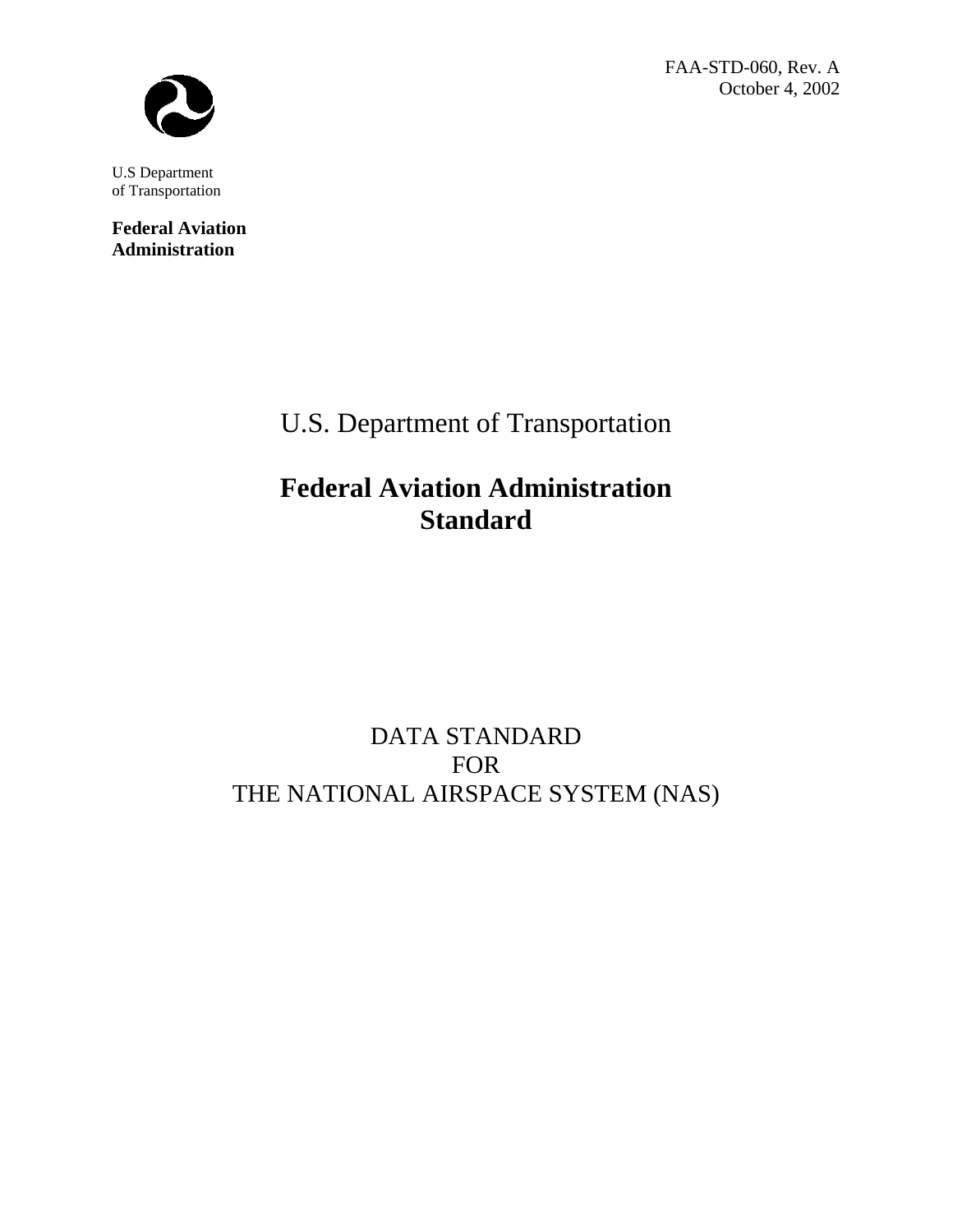#### Foreword

This Standard sets forth the requirements for systems in the National Airspace System (NAS) that will interface and share data with other NAS systems. It provides the interchange format for representing commonly shared NAS data. This standard is intended for use by the Federal Aviation Administration (FAA), and by contractors to the FAA involved in the development of NAS systems.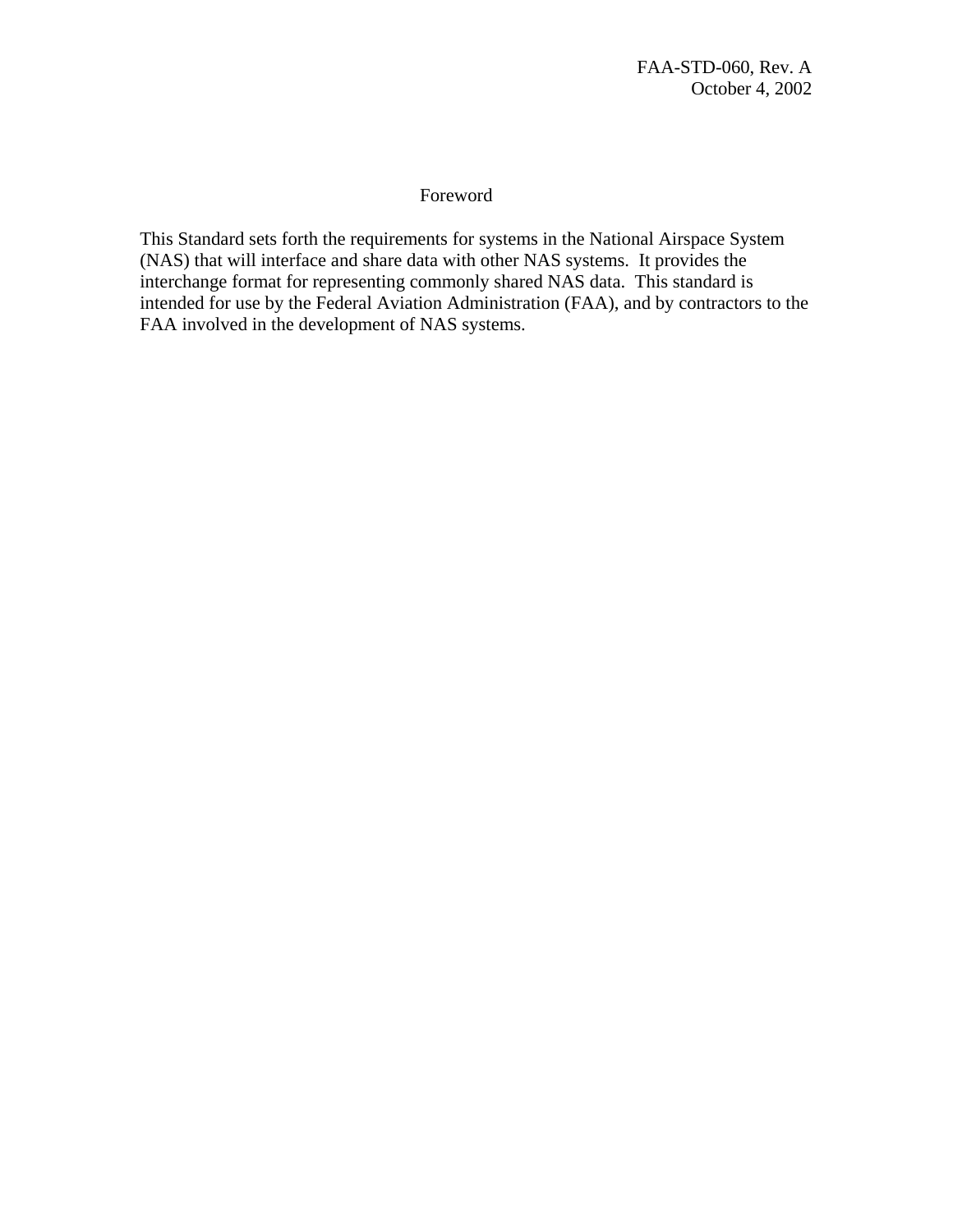## **Table of Contents**

| 1.0               |  |  |  |
|-------------------|--|--|--|
| 1.1               |  |  |  |
| 1.2               |  |  |  |
| 1.3               |  |  |  |
| 1.4               |  |  |  |
| 1.4.1             |  |  |  |
| 1.4.2             |  |  |  |
| 1.4.3             |  |  |  |
| 1.4.4             |  |  |  |
| 1.5               |  |  |  |
| 2.0               |  |  |  |
| 2.1               |  |  |  |
| 2.2               |  |  |  |
| 2.3               |  |  |  |
| 2.3.1             |  |  |  |
| 2.3.2             |  |  |  |
| 2.3.3             |  |  |  |
| 2.3.4             |  |  |  |
| 2.3.5             |  |  |  |
| 2.4               |  |  |  |
| 2.5               |  |  |  |
| 3.0               |  |  |  |
|                   |  |  |  |
|                   |  |  |  |
|                   |  |  |  |
|                   |  |  |  |
|                   |  |  |  |
|                   |  |  |  |
|                   |  |  |  |
| <b>Appendix C</b> |  |  |  |
|                   |  |  |  |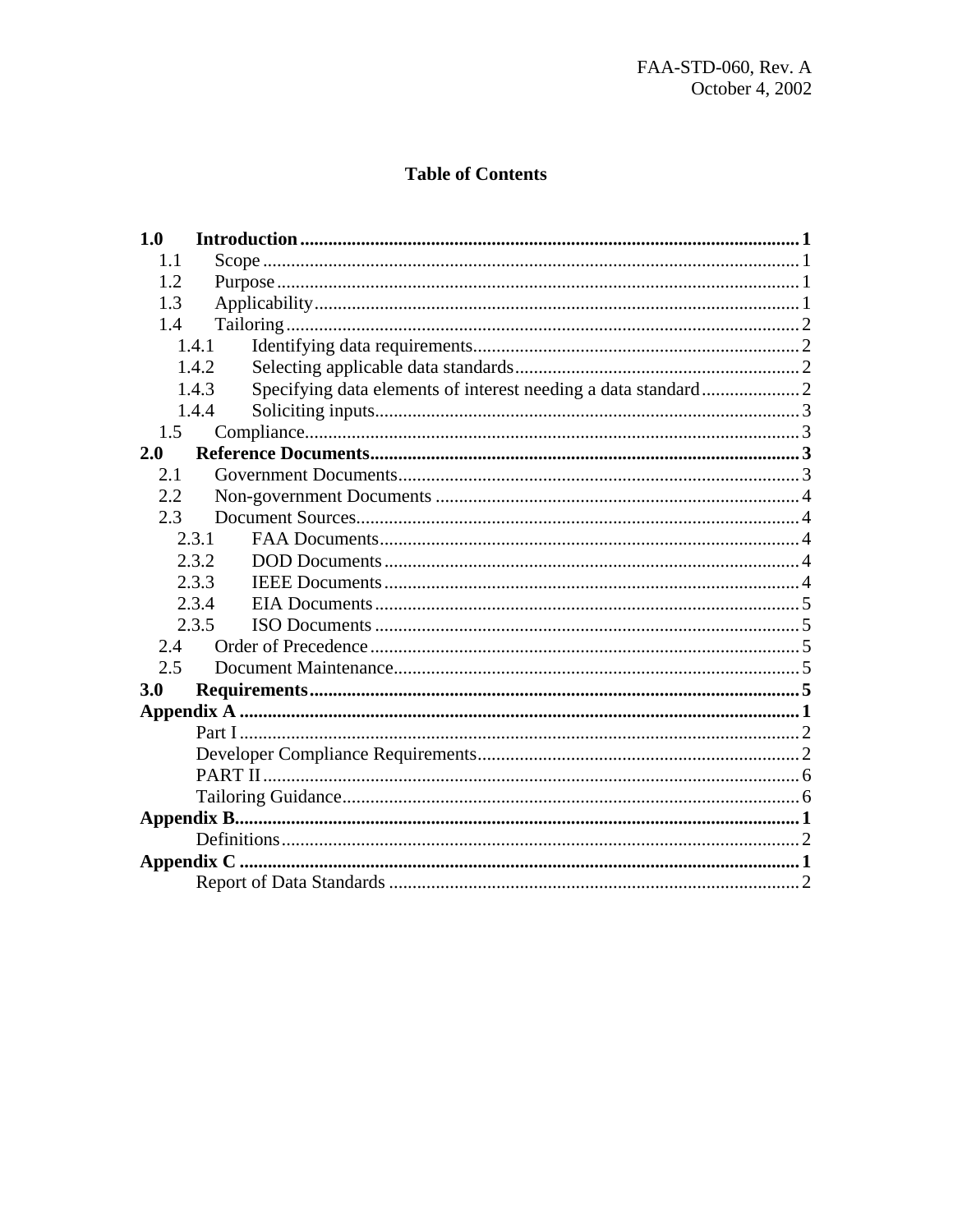## <span id="page-3-0"></span>**1.0 Introduction**

Standardization is an enabling strategy, which can help developing organizations and system owners to achieve a common goal of providing the NAS with equipment that is interoperable, reliable, and technologically superior. Since the FAA usually retains existing systems beyond their planned service life, affordable and rapid technology insertion depends, in part, on FAA's ability to define standard solutions across systems based on performance and interface requirements. Adoption of application-independent data standards will help the FAA integrate and share NAS information across multiple systems, programs, government agencies, industry, and the international community.

#### 1.1 Scope

This Standard describes the detailed NAS data specifications for use in defining all data interfaces controlled by the National Airspace System Configuration Control Board (NAS CCB) (e.g., interfaces specified in an Interface Requirements Document [IRD] – or, where there is no parent IRD for data specifications, the Interface Control Document [ICD] – that becomes a NAS Configuration Item [CI]).

#### 1.2 Purpose

The purpose of this Standard is to establish and communicate application-independent data exchange requirements to be applied during the development and support of software systems. Each individual data standard is a description of a data element shared among NAS Information Systems<sup>[1](#page-3-1)</sup> and is portrayed through a common set of metadata (data *about* data). The metadata set is compliant with the recommendations set forth in ISO/IEC 11179<sup>2</sup> [a](#page-3-2)nd follows best practices for managing shareable data. Appendix C of this document contains a list of the individual data standards that meet requirements of the NAS systems. This list, which is managed through the authority of the NAS CCB, is dynamic and changes to meet the information needs of the FAA. The individual data standards are maintained in the FAA Data Registry (FDR) tool and are available at the FDR Web site (see Appendix C).

#### 1.3 Applicability

The established individual data standards shall be applied to new procurements through Acquisition management System (AMS) guidance and procedures. The FAA does not require the data standards to be retrofitted to existing NAS systems, although it is good

<span id="page-3-1"></span> $\frac{1}{2}$  Refer to Definitions in Appendix B

<span id="page-3-2"></span><sup>&</sup>lt;sup>2</sup> Refer to Section 2.2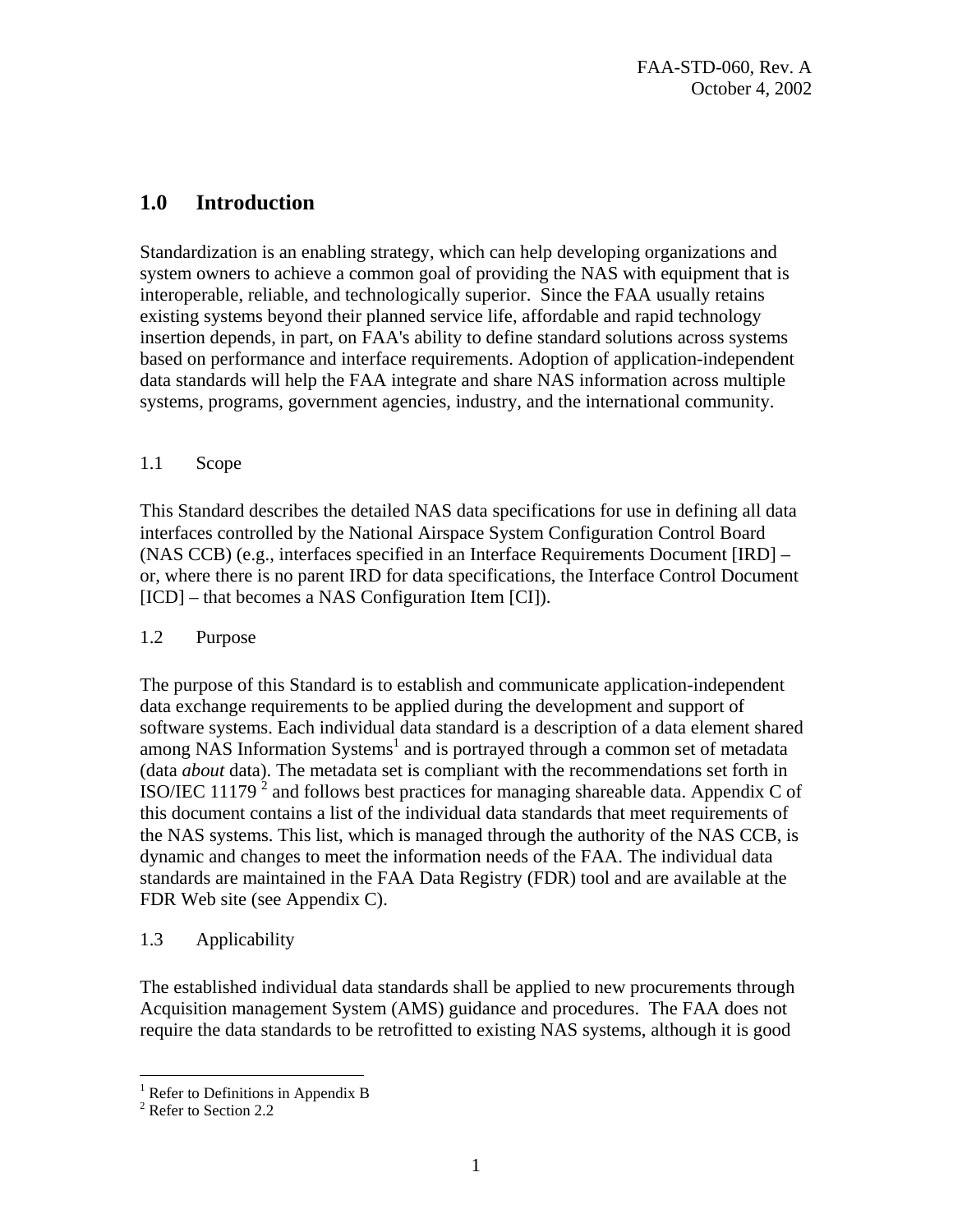<span id="page-4-0"></span>practice to consider them during periods of software upgrade. Other NAS stakeholders are encouraged to adopt this Standard.

This Standard is applicable to the following:

a. All programs responsible for developing and acquiring NAS systems that involve data interfaces that are controlled by the NAS CCB (e.g., interfaces specified in an IRD/ICD<sup>[3](#page-4-1)</sup> that becomes a NAS CI).

b. All new information systems, automated as well as manual.

c. Persons developing proposed legislation that will result in the collection of data.

#### 1.4 Tailoring

Tailoring is the process of selecting individual, applicable data standards for a specific acquisition. The following steps are required whenever this Standard is to be tailored for a specific project. Refer to Appendix A, Part II for additional guidance.

#### 1.4.1 Identifying data requirements

The responsible developing organization shall document the specific technical data characteristics of the target project environment, including data elements of interest for which data standards are needed, i.e., data elements ordinarily specified in an IRD/ICD<sup>[4](#page-4-2)</sup>.

#### 1.4.2 Selecting applicable data standards

For each data element of interest the responsible developing organization shall select from the FDR, when possible, the applicable data standard to be used as part of the target system.

## 1.4.3 Specifying data elements of interest needing a data standard

For each data element of interest for which there is no applicable data standard in the FDR, the responsible developing organization shall compile the initial metadata by specifying the following at a minimum: descriptive name, definition, data type, permissible values and value meanings (for enumerated value domains) or a description of the value domain (for non-enumerated value domains), units of measure for data elements involving quantities, interchange format, low and high values, and maximum length. See Appendix A, Part I for definitions of these meta-attributes.

 $\frac{3}{\pi}$  For ICDs with no parent IRD; see Section 1.1

<span id="page-4-2"></span><span id="page-4-1"></span> $<sup>4</sup>$  Ibid.</sup>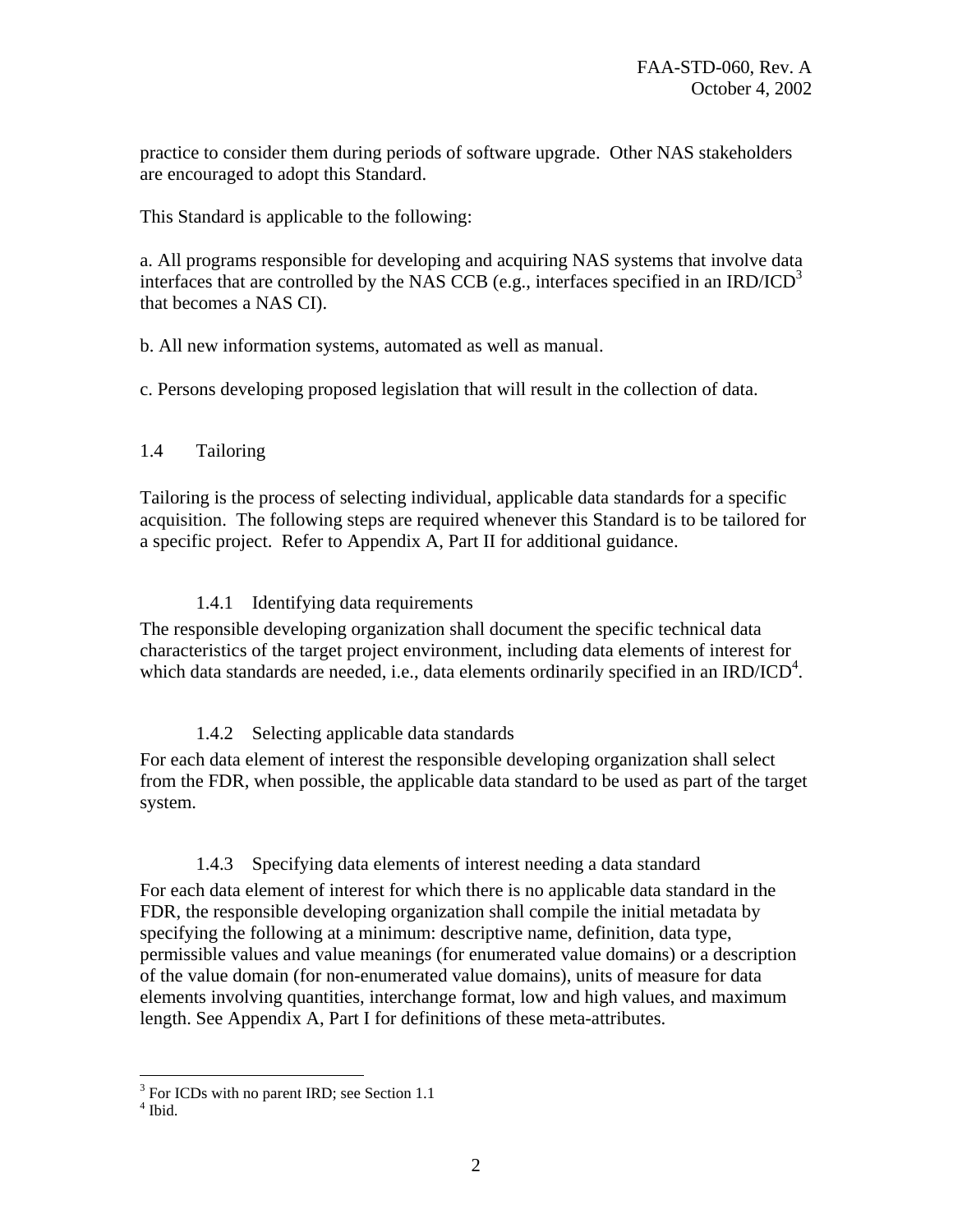#### 1.4.4 Soliciting inputs

<span id="page-5-0"></span>The responsible developing organization shall solicit inputs regarding the data standards selected and the data standards needed from those organizations that will interface with or be affected by the target system, e.g., all stakeholder organizations, users, support personnel, contracting officers, and potential bidders. Once consensus has been reached by the stakeholders regarding what the applicable data standards are and which data elements of interest need data standards, these decisions become part of the IRD/ICD<sup>[5](#page-5-1)</sup>.

#### 1.5 Compliance

This Standard requires that new NAS applications be in conformance with the individual data standards listed in Appendix C of this document. For example, the data fields specified in the interface requirements for new applications will be in compliance with the Standard and the metadata for these data fields will be specified in accordance with developer requirements shown in Appendix A. It does not, however, establish a requirement to reengineer existing applications to conform to new data exchange requirements unless a satisfactory cost-benefit result can be demonstrated.

## **2.0 Reference Documents**

| 2.1<br><b>Government Documents</b> |
|------------------------------------|
|                                    |

#### Federal Aviation Administration

**Standards** 

1

| FAA-STD-026                                    | Software Development for the NAS, June 6, 2001                                                     |
|------------------------------------------------|----------------------------------------------------------------------------------------------------|
| Policies and Orders                            |                                                                                                    |
| FAA Order/Policy 1375.1 c<br>FAA Order 1800.66 | FAA Data Management Policy, June 20, 2001<br>Configuration Management Policy, December 13,<br>2000 |
| Department of Defense                          |                                                                                                    |
| $4120.24 - M$                                  | Defense Standardization Program Policies and<br>Procedures, March 2000                             |

<span id="page-5-1"></span><sup>&</sup>lt;sup>5</sup> For ICDs with no parent IRD; see Section 1.1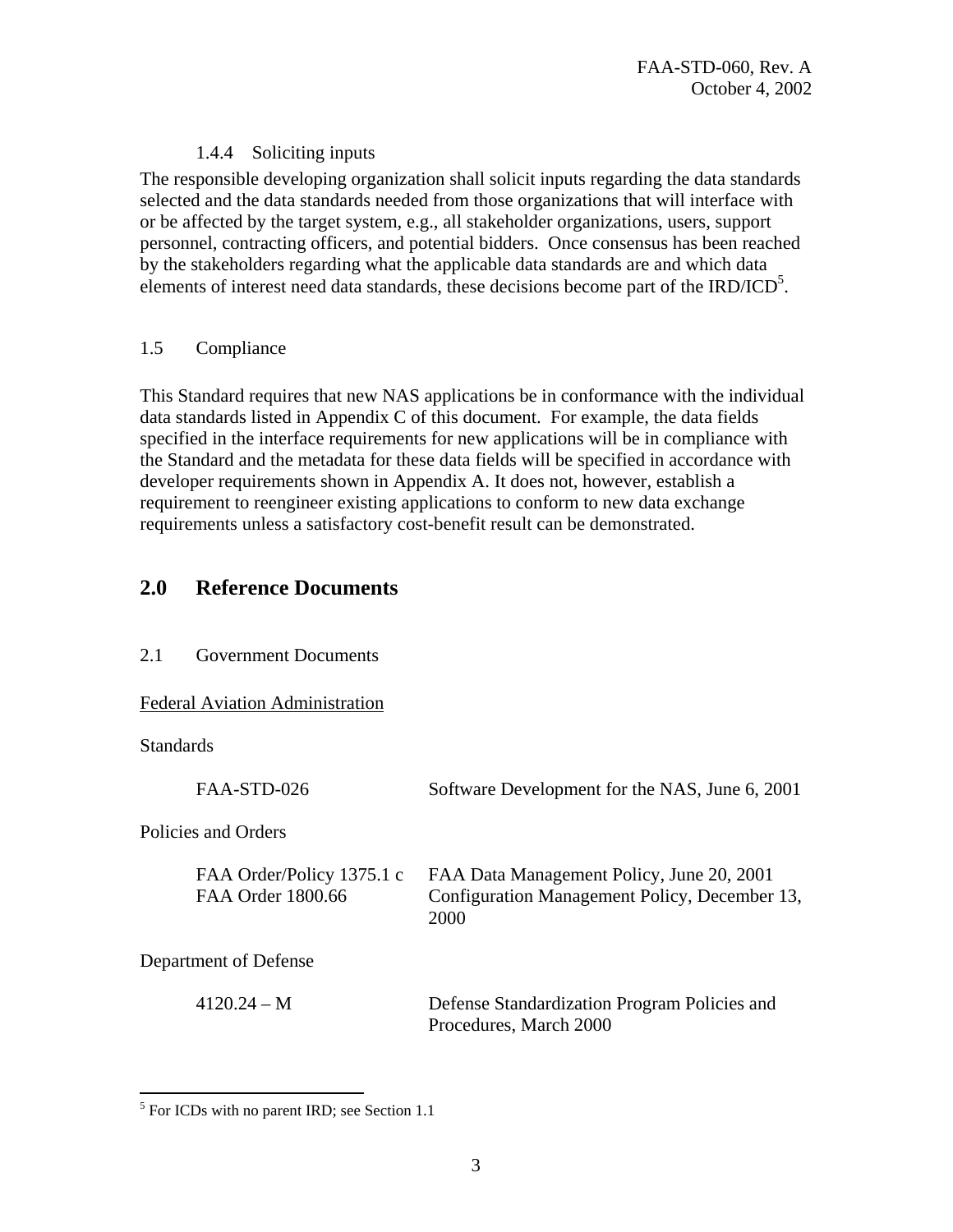#### <span id="page-6-0"></span>2.2 Non-government Documents

Institute of Electrical and Electronics Engineers/Electronic Industries Association

| <b>IEEE/EIA</b> 12207.0<br><b>IEEE/EIA 12207.1</b><br>IEEE/EIA 12207.2                                | Software Life Cycle Processes, 1996<br>Software life Cycle Processes – Life Cycle Data,<br>1997<br>Software Life Cycle Processes - Implementation<br>Considerations, 1997 |
|-------------------------------------------------------------------------------------------------------|---------------------------------------------------------------------------------------------------------------------------------------------------------------------------|
| International Organization for<br>Standardization/International<br><b>Electrotechnical Commission</b> |                                                                                                                                                                           |
| <b>ISO/JEC 11179</b>                                                                                  | Information Technology-Specification and<br>Standardization of Data Elements, December 11,<br>1996                                                                        |

#### 2.3 Document Sources

#### 2.3.1 FAA Documents

Copies of FAA specifications, standards, and publications may be obtained from the Contracting Officer, Federal Aviation Administration, 800 Independence Avenue, SW, Washington D.C., 20591. Requests shall clearly identify the desired material by number and date, and state the intended use of the material. FAA publications are also available on the FAA Acquisition System Toolset (FAST) Web site <http://fast.faa.gov/>

#### 2.3.2 DOD Documents

Copies of Defense Standardization Program Policies and Procedures may be obtained from the Web site [http://www.dsp.dla.mil/.](http://www.dsp.dla.mil/)

#### 2.3.3 IEEE Documents

Copies of IEEE standards may be obtained from IEEE Customer Service, 445 Hoes Lane, PO Box 1331, Piscataway, NJ 08855-1331, USA. Phone: 1-800-678-IEEE (in the US and Canada), FAX 1-732-981-9667, On-line [http://www.ieee.org.](http://www.ieee.org/)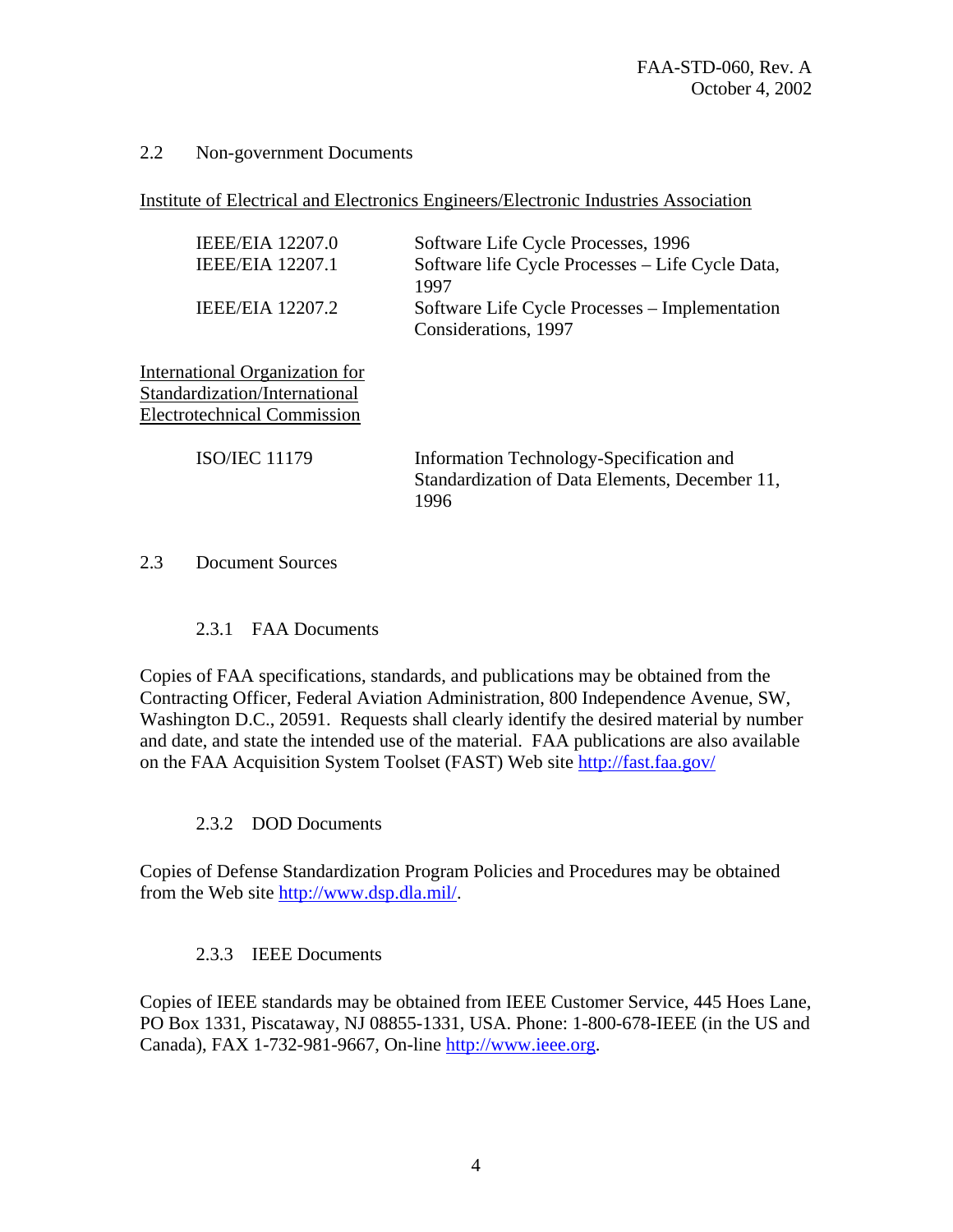#### 2.3.4 EIA Documents

<span id="page-7-0"></span>Copies of EIA standards may be obtained from the Electronic Industries Association, 2001 Eye Street, NW, Washington, DC 20006.

#### 2.3.5 ISO Documents

Copies of ISO standards can be obtained electronically from the Web site [http://webstore.ansi.org/ansidocstore/shopper\\_lookup.asp.](http://webstore.ansi.org/ansidocstore/shopper_lookup.asp) Paper standards are available through Global Engineering Documents, 15 Inverness Way East, Sales – C303B Englewood, CO 80112-9649, Telephone: (800) 854-717, FAX (303) 397-2740 or at the Web site<http://global.ihs.com/>.

#### 2.4 Order of Precedence

In the event of conflict between the documents listed herein and the contents of this Standard, the contents of this FAA-approved Standard shall be the superseding requirement.

#### 2.5 Document Maintenance

Changes and updates to this Standard, including the individual data standards listed in Appendix C, shall be proposed via NAS Change Proposal (NCP) and processed through the NAS CCB. Under the FAA's Data Management Policy and this Standard, the FDR is the authoritative source for data standards, each of which is assigned to a Data Steward. The appointed Data Registrar is charged with the responsibility for FDR maintenance and operational availability. At least every 5 years or as determined by the Data Steward, each data standard will be reviewed for applicability to the NAS and updated if required.

## **3.0 Requirements**

The individual data standards listed in Appendix C shall be used in all applicable  $6$  NAS Information Systems<sup>7</sup>. Data standards in Appendix C shall be maintained in the FAA Data Registry and published at the FDR Web site (see Appendix C).

<u>.</u>

<span id="page-7-1"></span> $^6$  Refer to Section 1.3

<span id="page-7-2"></span> $\frac{7}{7}$  Refer to Definitions in Appendix B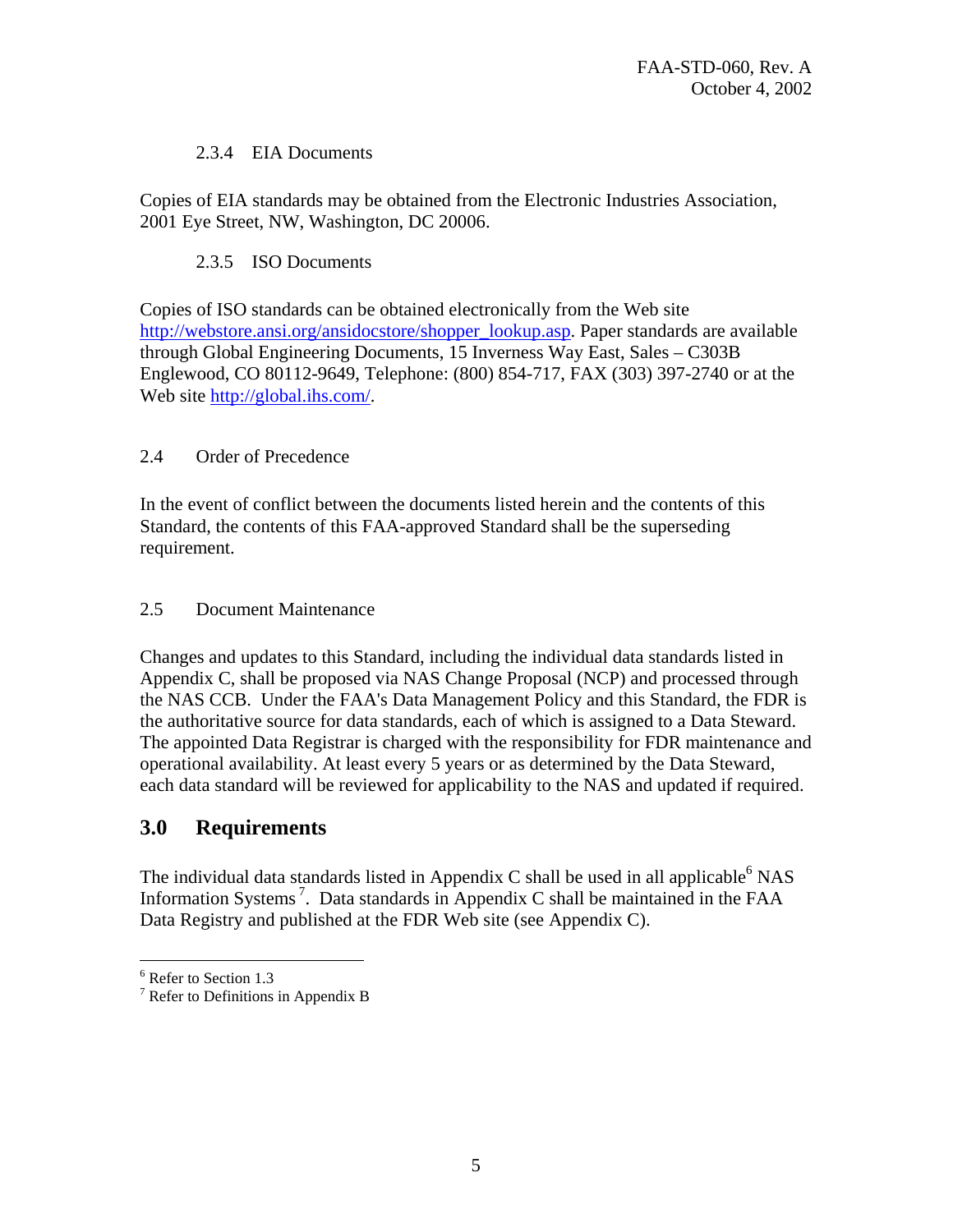<span id="page-8-0"></span>**Appendix A**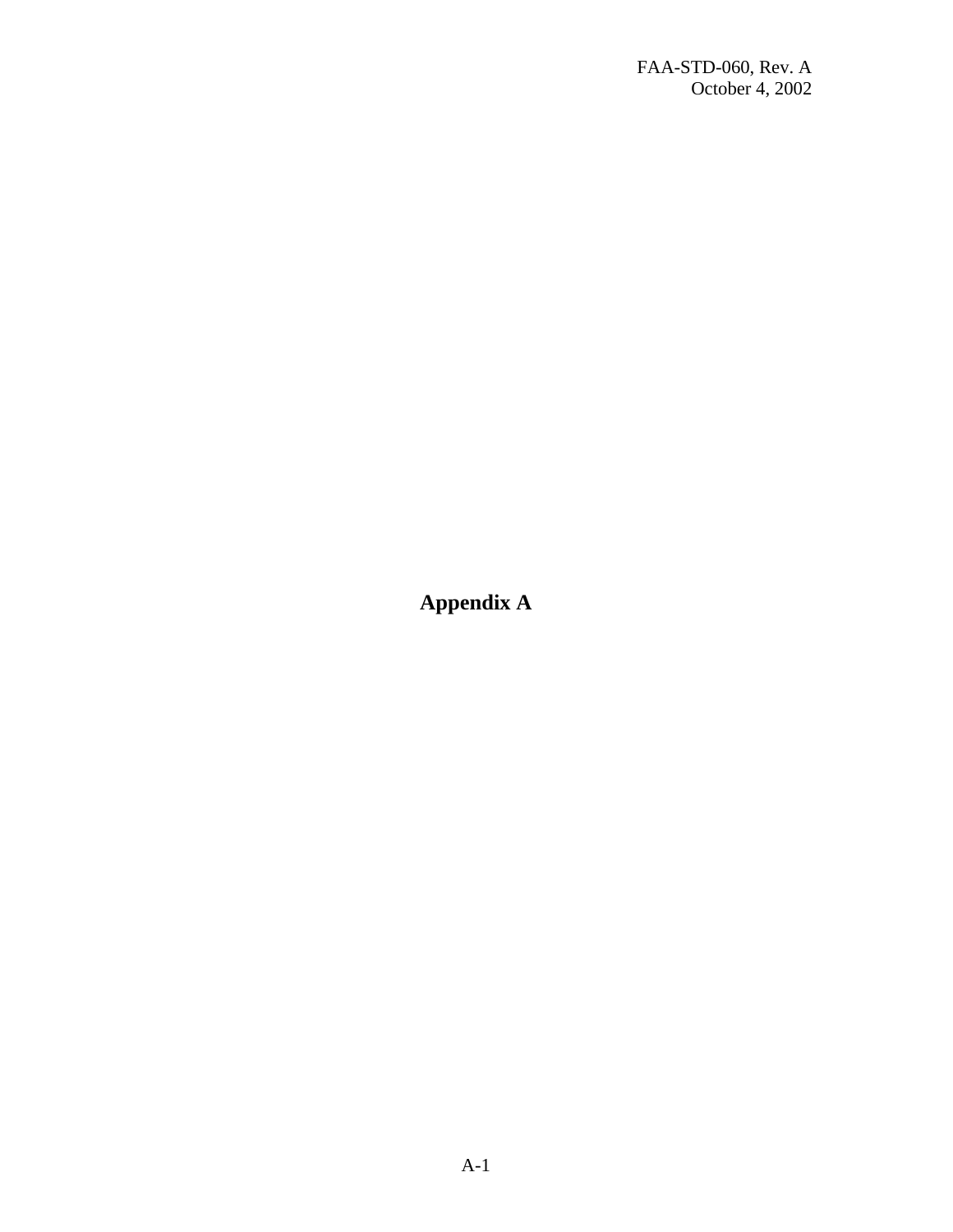## **Part I Developer Compliance Requirements**

<span id="page-9-0"></span>The metadata requirements for data element interchanges between systems with which developers must comply when creating or implementing interface requirements are listed in the following table. An example of the report used to describe a data element standard according to its meta-attributes immediately follows the table (see page A-5). While these standards apply to interfaces, developers are encouraged to use them in internal application code and data bases wherever possible.

| <b>Meta-Attribute</b>   | <b>Definition</b>                                                                                                                                                                                                                                                                                                                                                                                    | <b>Compliance Requirement</b>                                                                                                                                                                                                                      |
|-------------------------|------------------------------------------------------------------------------------------------------------------------------------------------------------------------------------------------------------------------------------------------------------------------------------------------------------------------------------------------------------------------------------------------------|----------------------------------------------------------------------------------------------------------------------------------------------------------------------------------------------------------------------------------------------------|
| Data Identifier         | A language independent identifier of the data<br>element that, together with its Version, uniquely<br>identifies it in the FAA Data Registry (FDR).                                                                                                                                                                                                                                                  | Developers shall specify data identifier,<br>version, and descriptive name in data<br>requirements specifications.                                                                                                                                 |
| Version                 | An identification of the latest or previous update<br>in a series of evolving data specifications within<br>the FDR.                                                                                                                                                                                                                                                                                 | Developers shall specify data identifier,<br>version, and descriptive name in data<br>requirements specifications.                                                                                                                                 |
| Descriptive Name        | A single or multiple word meaningful<br>designation assigned to the data element.                                                                                                                                                                                                                                                                                                                    | Developers shall specify data identifier,<br>version, and descriptive name in data<br>requirements specifications.                                                                                                                                 |
| Definition              | A natural language textual statement that<br>expresses the essential nature of the data element<br>specified in the standard, and permits its<br>differentiation from all other data elements.                                                                                                                                                                                                       | When data definitions are included in<br>applications, the definition shall be used<br>as is without modifications of any kind.                                                                                                                    |
| Data Type               | A single or multiple word designation assigned<br>to a data type associated with a data element's<br>value domain. Examples of data types are binary,<br>bitmap, Boolean, date, real, integer, string, time.<br>See FDR for additional information.                                                                                                                                                  | In data requirements specifications<br>developers shall use the data type<br>specified in the data standard.                                                                                                                                       |
| Data Type<br>Definition | A statement that expresses the essential nature of<br>a data type associated with a data element's<br>value domain, and permits its differentiation<br>from all other data types.                                                                                                                                                                                                                    | In data requirements specifications<br>developers using any of the data types<br>maintained in the FDR shall conform to<br>the form specified in the data type's<br>corresponding definition.                                                      |
| Permissible Values      | The set of representations of allowable instances<br>of an enumerated value domain of a data<br>element, represented according to the<br>interchange format, data type, and maximum<br>length constraints. The set of representations of<br>permissible instances is associated with one set<br>of value meanings. The set can be specified by<br>name (e.g., Postal U.S. State Codes), reference to | In data requirements specifications<br>developers shall use the permissible<br>value and value meaning pairs exactly<br>as is, without changes of any kind,<br>whether they are explicitly identified or<br>identified by reference to the source. |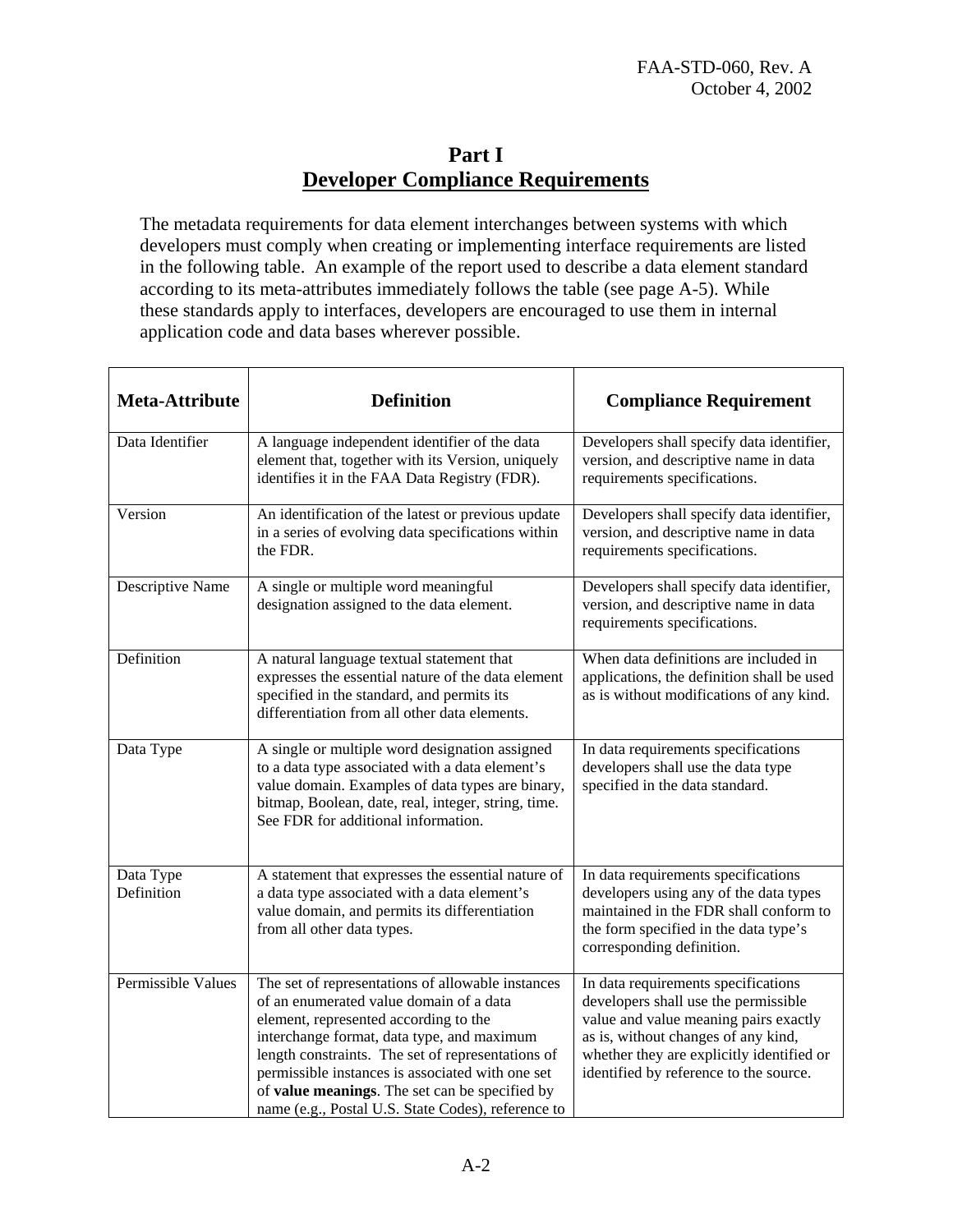| <b>Meta-Attribute</b>         | <b>Definition</b>                                                                                                                                                                                                                                                                                                                                                                           | <b>Compliance Requirement</b>                                                                                                                                                                                                               |
|-------------------------------|---------------------------------------------------------------------------------------------------------------------------------------------------------------------------------------------------------------------------------------------------------------------------------------------------------------------------------------------------------------------------------------------|---------------------------------------------------------------------------------------------------------------------------------------------------------------------------------------------------------------------------------------------|
|                               | a source, enumeration of the instances'<br>representations (e.g., AL, AK, etc.), or rules for<br>generating the instances.                                                                                                                                                                                                                                                                  |                                                                                                                                                                                                                                             |
| Value Meaning                 | A statement that expresses the essential nature of<br>a set of permissible values without a specific<br>representation, and permits its differentiation<br>from all other sets. The set can be specified by<br>name (e.g., the states of the United States), or<br>enumeration of the meanings of each permissible<br>value (e.g., the state of Alabama, the state of<br>Alaska, etc.).     | In data requirements specifications<br>developers shall use the permissible<br>value and value meaning pairs exactly<br>as is, without changes of any kind.                                                                                 |
| Value Domain<br>Definition    | A description of a value domain that contains a<br>wide range of data values that cannot be listed,<br>i.e., is not an enumerated value domain. The<br>ranges can usually be described by a set of rules.<br>Example (for "text" value domain): "A string of<br>alphanumeric characters (formatted or<br>unformatted), e.g., a street name, the contents of<br>a document or message, etc." | In data requirements specifications<br>developers shall conform to the<br>specified form of the value domain<br>definition for non-enumerated value<br>domains.                                                                             |
| Maximum Length                | The maximum number of storage units (of the<br>corresponding data type) needed to represent a<br>data element. The storage units are considered to<br>be ASCII characters unless otherwise specified.                                                                                                                                                                                       | In data requirements specifications<br>developers shall constrain the length of<br>the data element to be no greater than<br>the maximum length specified.                                                                                  |
| <b>Interchange Format</b>     | A single or multiple word designation assigned<br>to a form of interchange for a data element, that<br>permits its differentiation from all other<br>interchange formats, e.g., YYYYMMDD for<br>calendar date, where YYYY represents a year,<br>MM represents an ordinal numbered month in a<br>year, and DD represents an ordinal numbered<br>day of a month.                              | In data requirements specifications<br>developers shall comply with the form<br>of interchange specified for data<br>element interchanges between systems<br>and should use that form in application<br>code and databases where practical. |
| <b>Unit of Measure</b>        | A single or multiple word designation assigned<br>to a measurement framework for data elements<br>with representational forms of quantity, e.g.,<br>watt, mile, miles-per-hour, ton, ampere.                                                                                                                                                                                                | In data requirements specifications<br>developers shall not use units of<br>measure other than the one specified for<br>a particular data element. Note: this<br>meta-attribute applies only to quantity-<br>oriented data elements.        |
| Unit of Measure<br>Definition | A statement that expresses the essential nature of<br>a measurement system associated with a data<br>element, and permits its differentiation from all<br>other units of measure.                                                                                                                                                                                                           | In data requirements specifications<br>developers shall conform to the form of<br>measurement unit specified in its unit of<br>measure description. Note this meta-<br>attribute applies only to quantity-<br>oriented data elements.       |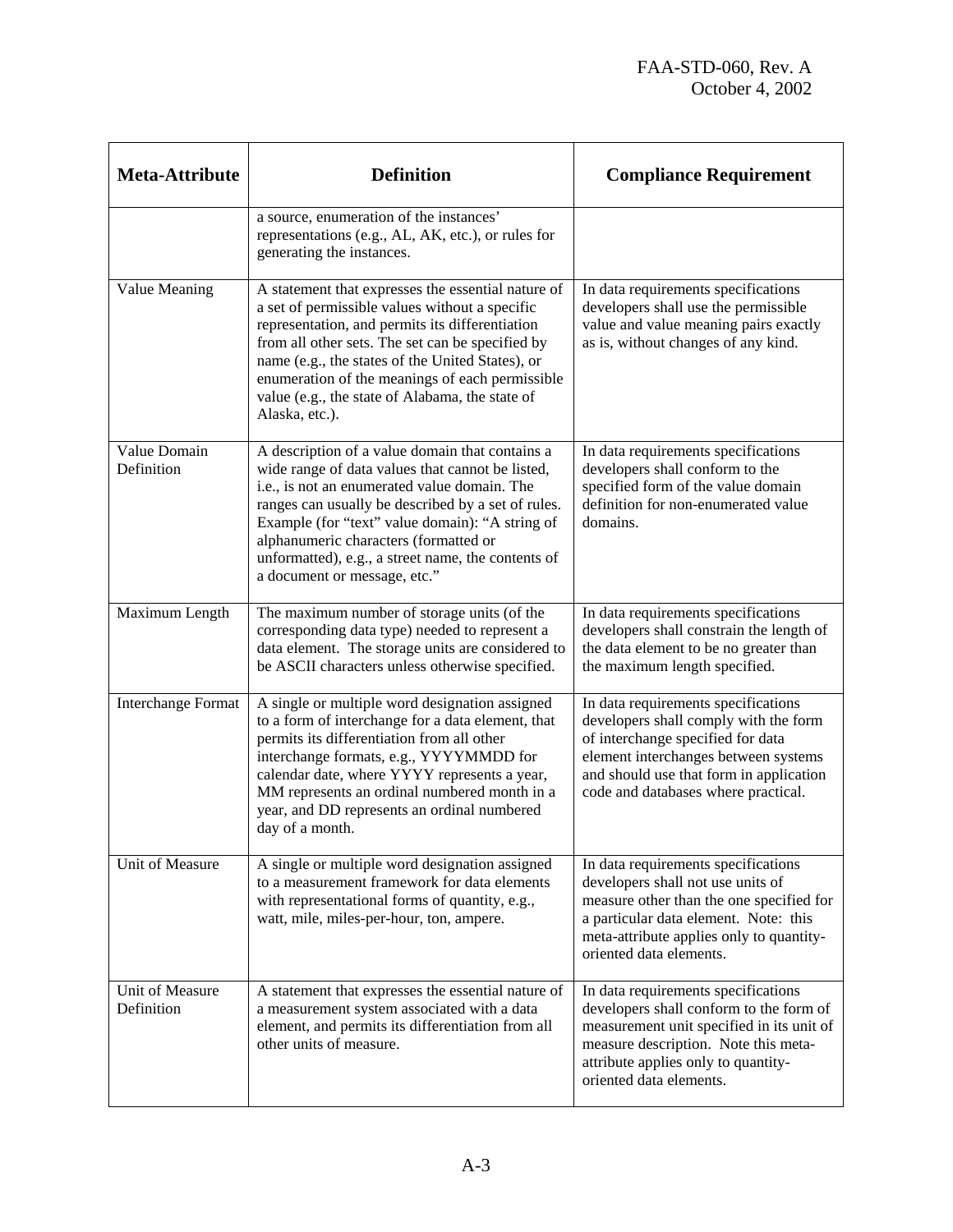| <b>Meta-Attribute</b> | <b>Definition</b>                                                                            | <b>Compliance Requirement</b>                                                                                                                          |
|-----------------------|----------------------------------------------------------------------------------------------|--------------------------------------------------------------------------------------------------------------------------------------------------------|
| Low Value             | The smallest permissible value for data elements<br>with representational forms of quantity. | In data requirements specifications<br>developers shall constrain data element<br>permissible values to be no lower than<br>the low value specified.   |
| <b>High Value</b>     | The largest permissible value for data elements<br>with representational forms of quantity.  | In data requirements specifications<br>developers shall constrain data element<br>permissible values to be no higher than<br>the high value specified. |

| <b>Meta-Attribute</b>       | <b>Definition</b>                                                                                             | <b>Compliance Requirement</b> |
|-----------------------------|---------------------------------------------------------------------------------------------------------------|-------------------------------|
| <b>INFORMATIVE</b>          | The following meta-attributes provide additional information to<br>developers.                                |                               |
| Administered Item<br>Type   | The type of data component as managed in<br>the FDR, e.g., data element, value domain,<br>object class.       | N/A                           |
| Example                     | A representative sample of an instance of the<br>data element.                                                | N/A                           |
| <b>Effective Begin Date</b> | The date that a data standard is approved for<br>use.                                                         | N/A                           |
| <b>Effective End Date</b>   | The date that a data standard is no longer<br>approved for use.                                               | N/A                           |
| <b>Steward Organization</b> | The organization that has responsibility for<br>the quality of meta-attribute contents for a<br>data element. | N/A                           |
| Comments                    | Additional explanatory information.                                                                           | N/A                           |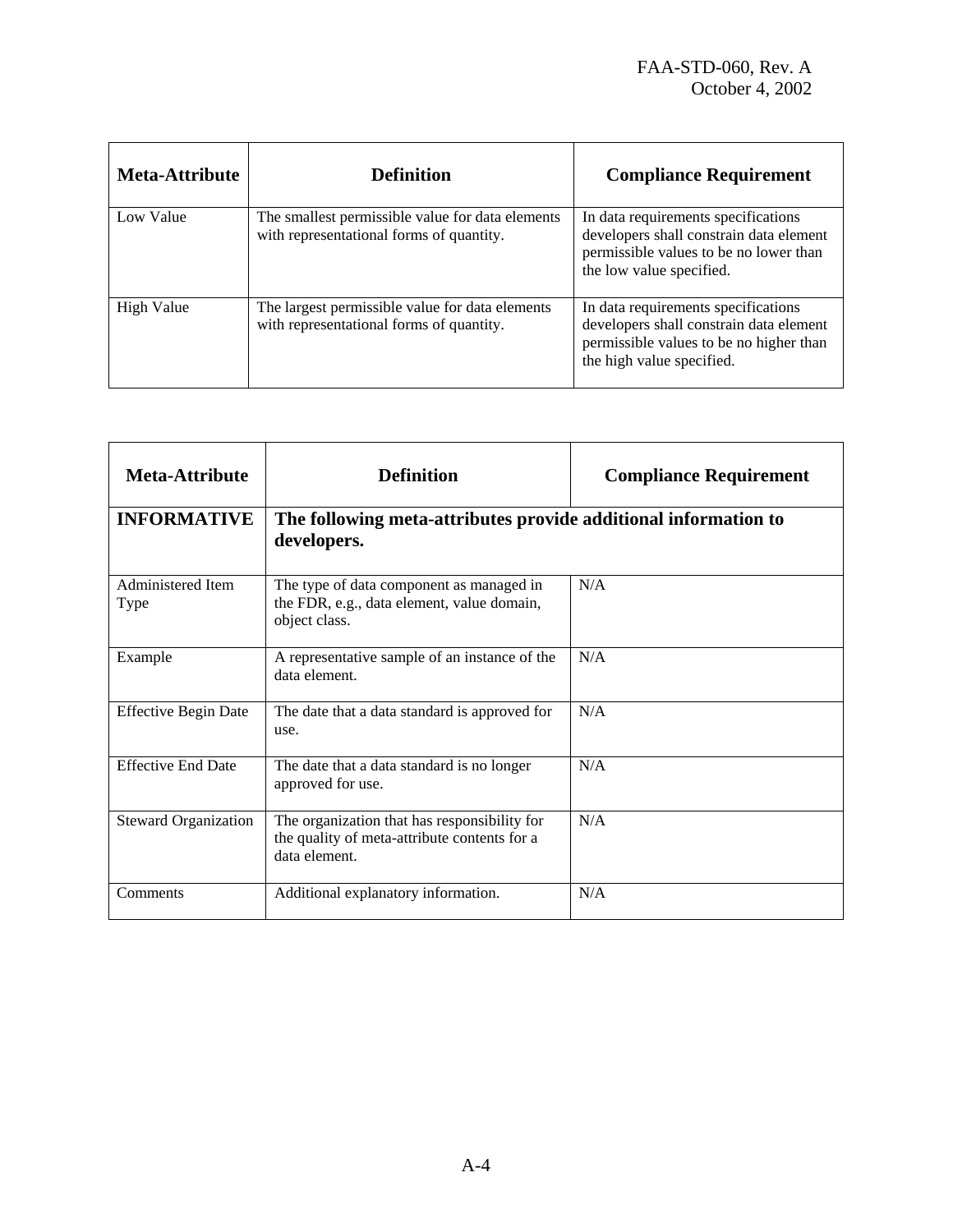## **DATA ELEMENT STANDARD**

| Data Identifier:                                                                                       | Version:                           |  |
|--------------------------------------------------------------------------------------------------------|------------------------------------|--|
| <b>Descriptive Name:</b>                                                                               |                                    |  |
| <b>Definition:</b><br>[Space is dynamically allocated to accommodate the full text of the definition.] |                                    |  |
| Data Type:                                                                                             | <b>Data Type Definition:</b>       |  |
| <b>Permissible Values:</b><br>(for enumerated value domains)                                           | <b>Value Meanings:</b>             |  |
| [Space is dynamically allocated to<br>accommodate the number of permissible<br>values.]                |                                    |  |
| <b>Value Domain Definition:</b><br>(for non-enumerated value domains)                                  |                                    |  |
| [Space is dynamically allocated to<br>accommodate the full text of value domain<br>definition.]        |                                    |  |
| <b>Maximum Length:</b>                                                                                 | <b>Interchange Format:</b>         |  |
| <b>Unit of Measure:</b>                                                                                | <b>Unit of Measure Definition:</b> |  |
| <b>Low Value:</b>                                                                                      | <b>High Value:</b>                 |  |
| <b>Informative Meta-Attributes</b>                                                                     |                                    |  |
| <b>Administered Item Type:</b>                                                                         |                                    |  |
| Example:                                                                                               |                                    |  |
| <b>Steward Organization:</b>                                                                           |                                    |  |
| <b>Effective Date:</b>                                                                                 | <b>End Date:</b>                   |  |
| <b>Comments:</b>                                                                                       |                                    |  |
|                                                                                                        |                                    |  |
|                                                                                                        |                                    |  |

FAA-STD-060, Appendix A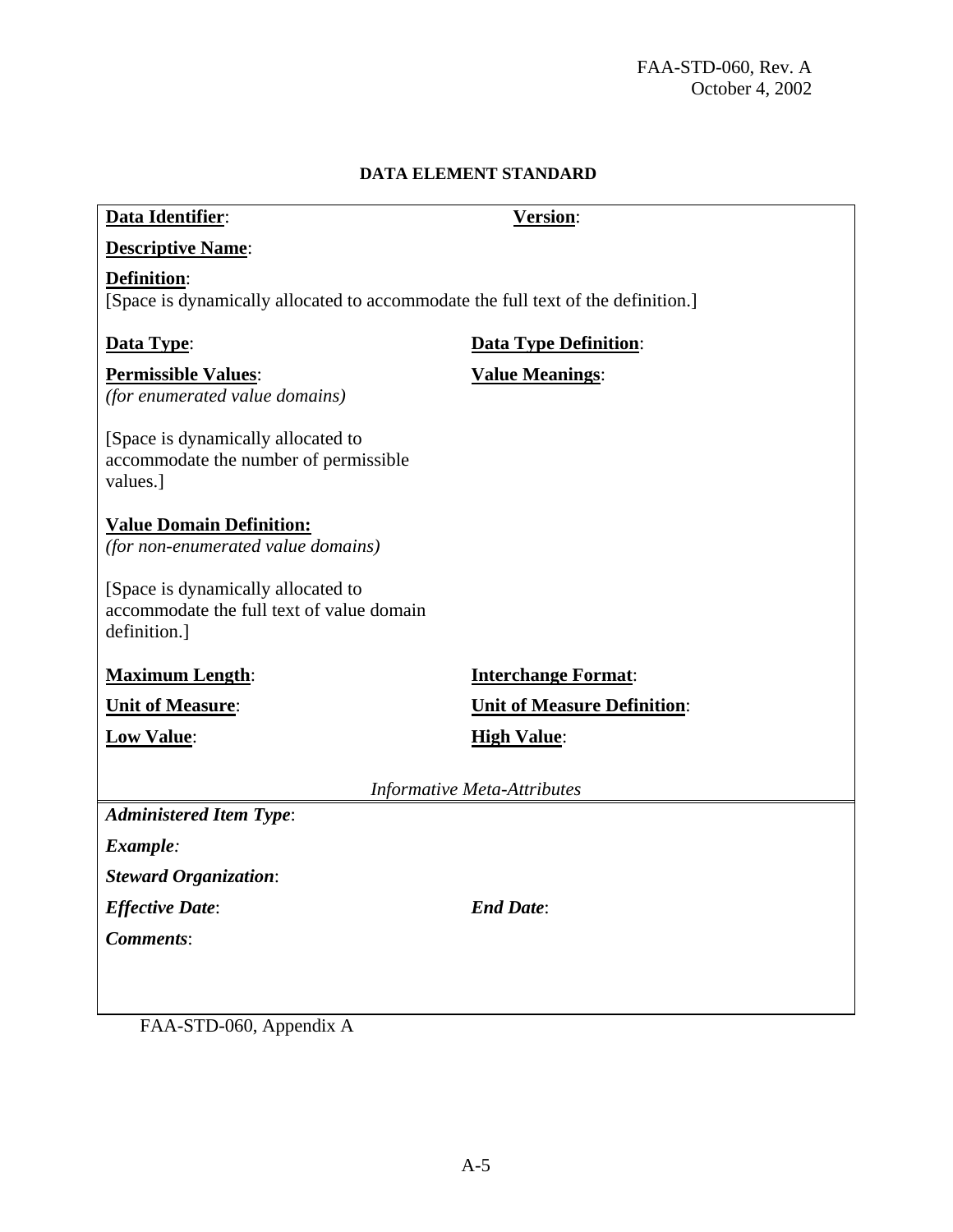## **PART II Tailoring Guidance**

<span id="page-13-0"></span>The primary reference that should be consulted to determine the existence of or need for a data standard is the FAA Data Registry. The FDR is a tool for recording, publishing, and maintaining metadata about application-independent data standards. The FDR Portal is available on the Internet at<http://fdr.faa.gov/>. It provides information about the precise meaning of NAS data, and it provides a place to capture information during the development of data standards. It is the authoritative source for FAA data standards.

The first activity is to compare the data element of interest with metadata of existing data standards in the FDR. The interface requirements developer should compile the following information for the data element of interest:

- Definition or description of the data element
- Common name of the data element
- Range of values that the data element may assume

The developer should then begin a comparison search of the FDR. This task is generally a discovery effort in which the developer assesses the contents and determines the similarities of any new finds and the data element of interest. The following is the suggested priority of comparison:

- 1. **Similar or same definition**. If the data element of interest and existing FDR entries have about the same definition, which describes their purpose, further investigation is clearly warranted.
- 2. **Similar or close range of permissible values**. If the data element of interest and an existing FDR entry have nearly the same value domain, further investigation is warranted.
- 3. **Similar or same name**. If the data element of interest and existing FDR entries have about the same name, which suggests similar usage, further investigation is warranted.

In each situation, a continuation of the specific investigation implies that there may be a basis for adopting the FDR standard data element in lieu of the data element of interest. Interface requirements developers are encouraged to submit their data elements for which standards do not exist to the NAS Configuration Control Board as potential candidates for standardization. More detailed guidance is contained in the *NAS Data Standardization Procedures* document located on the FDR Portal.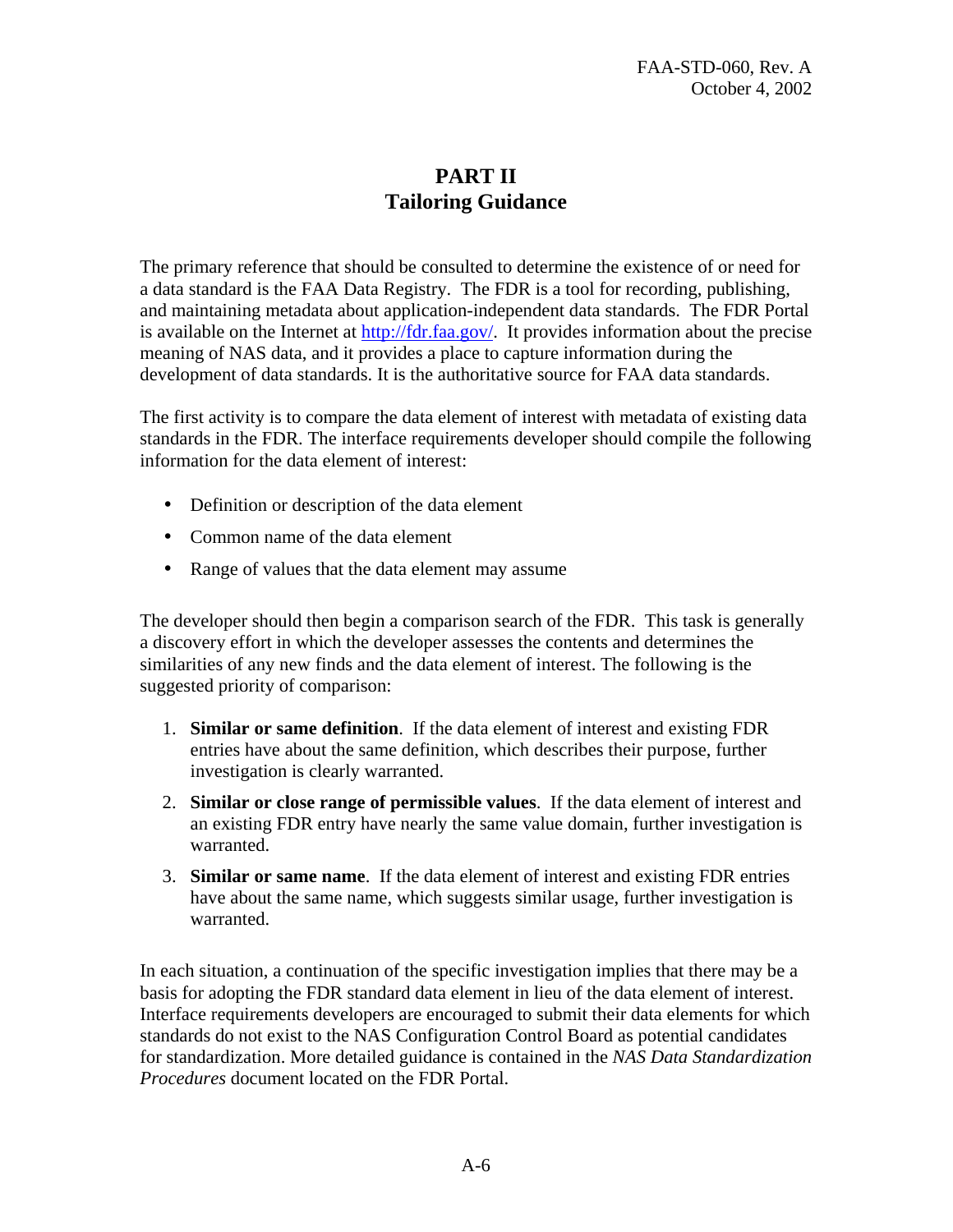<span id="page-14-0"></span>**Appendix B**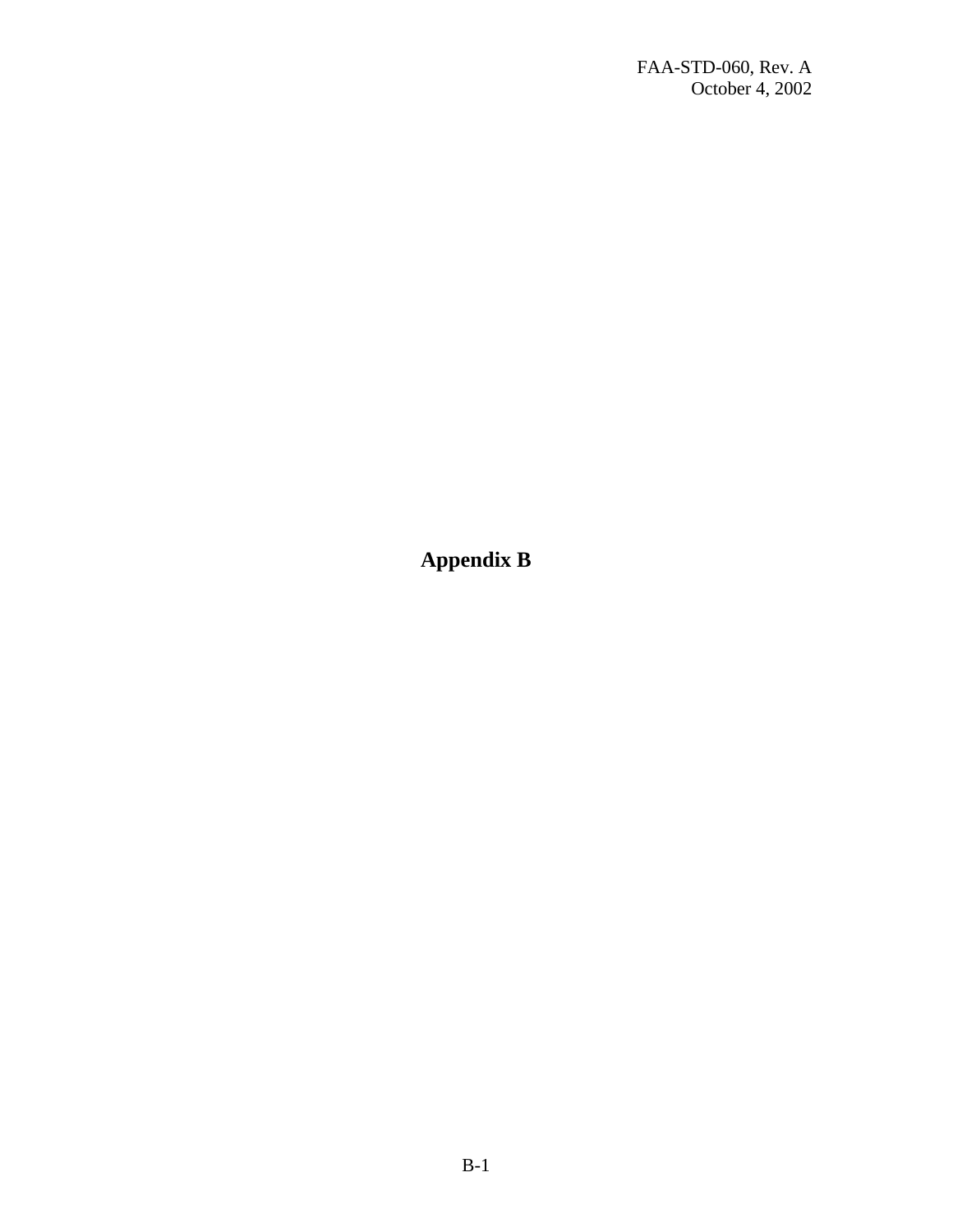## **Definitions**

<span id="page-15-0"></span>**Application.** A computer program designed for a specific task or use.

**Data.** Representation of facts, concepts, or instructions in a formalized manner suitable for communication, interpretation, or processing by human or automated means.

**Data Element.** A basic unit of identifiable and definable information that occupies the space provided by fields in a record or blocks on a form. A data element has an identifying name and value or values for expressing specific facts.

**FAA Data Registry.** A tool that supports the registration and standardization of data elements and other administered items by recording and disseminating data standards, which facilitates data sharing among organizations and users. A data registry provides users of shared data a common understanding of a data element's meaning, attributes, and unique identification. Approved data standards in the registry will be used by information systems developers to enable data sharing.

**Data Registrar.** The Data Registrar administers the FAA Data Registry, a repository for FAA data standards. The Data Registrar provides advice to the Data Stewards on data registration procedures, national and international standards, data stewardship practices, and data harmonization procedures.

**Data Steward.** A Data Steward manages the development, standardization, and certification of data within an assigned area of responsibility. A Data Steward is responsible for the accuracy, reliability, quality, and currency of descriptive information (metadata) about data in an assigned area of responsibility.

**Developer or Developing Organization.** An organization with primary responsibility for developing or acquiring an information system. If a contractor develops a system, the FAA organization responsible for that contract is the developing organization.

**Interface.** The performance, functional, and physical attributes required to exist at a common boundary.

**Information System.** A combination of information, computer, automation system, telecommunications resources, personnel resources, and other information technology that collects, records, processes, stores, communicates, retrieves, and displays data.

**Metadata.** Metadata includes information that describes the characteristics of data; facts or information about data; and descriptive information about an organization's data activities, systems, and holdings.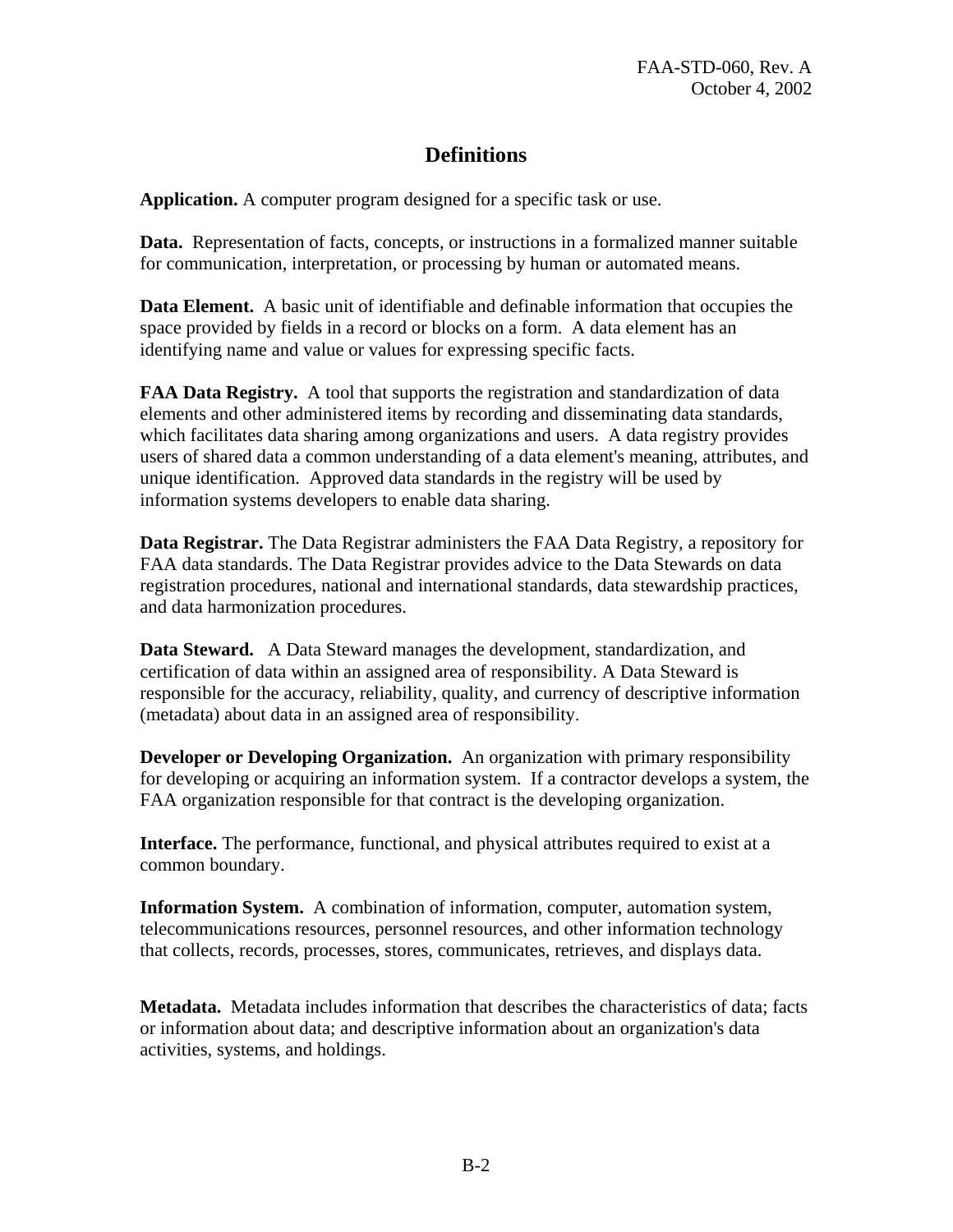**NAS Data.** NAS data are the data shared among NAS applications and specified in Interface Requirements Documents or Interface Control Documents<sup>8</sup> that are configuration managed by the NAS CCB.

**NAS Change Proposal.** FAA Form 1800-2 is used to propose changes to or establish baselines of NAS systems/subsystems and their associated documentation.

**NAS System.** Hardware or software or a combination thereof that provide a solution for NAS requirements.

**NAS Information System.** An information system that provides a solution for NAS requirements.

**New Procurements.** New Procurements are defined as acquisitions:

- a. That have not yet been approved by the Joint Resource Council (JRC), or
- b. For which the Final Requirements Document (FRD) has not been approved by the JRC.

**NAS Configuration Control Board.** The senior board responsible for establishing and maintaining NAS-level baseline.

**Standard Data Element.** A data element that has been formally approved in accordance with the Standardization procedures. Alternatively, standard data elements are data that have been coordinated through the standardization process and approved for use in information systems.

**System Owner.** The manager responsible for the organization that sets policy, direction, and manages funds for an information system. Systems under development are owned by the developing organization until accepted and authorized by the operating organization.

1

<span id="page-16-0"></span><sup>&</sup>lt;sup>8</sup> For ICDs with no parent IRD; see Section 1.1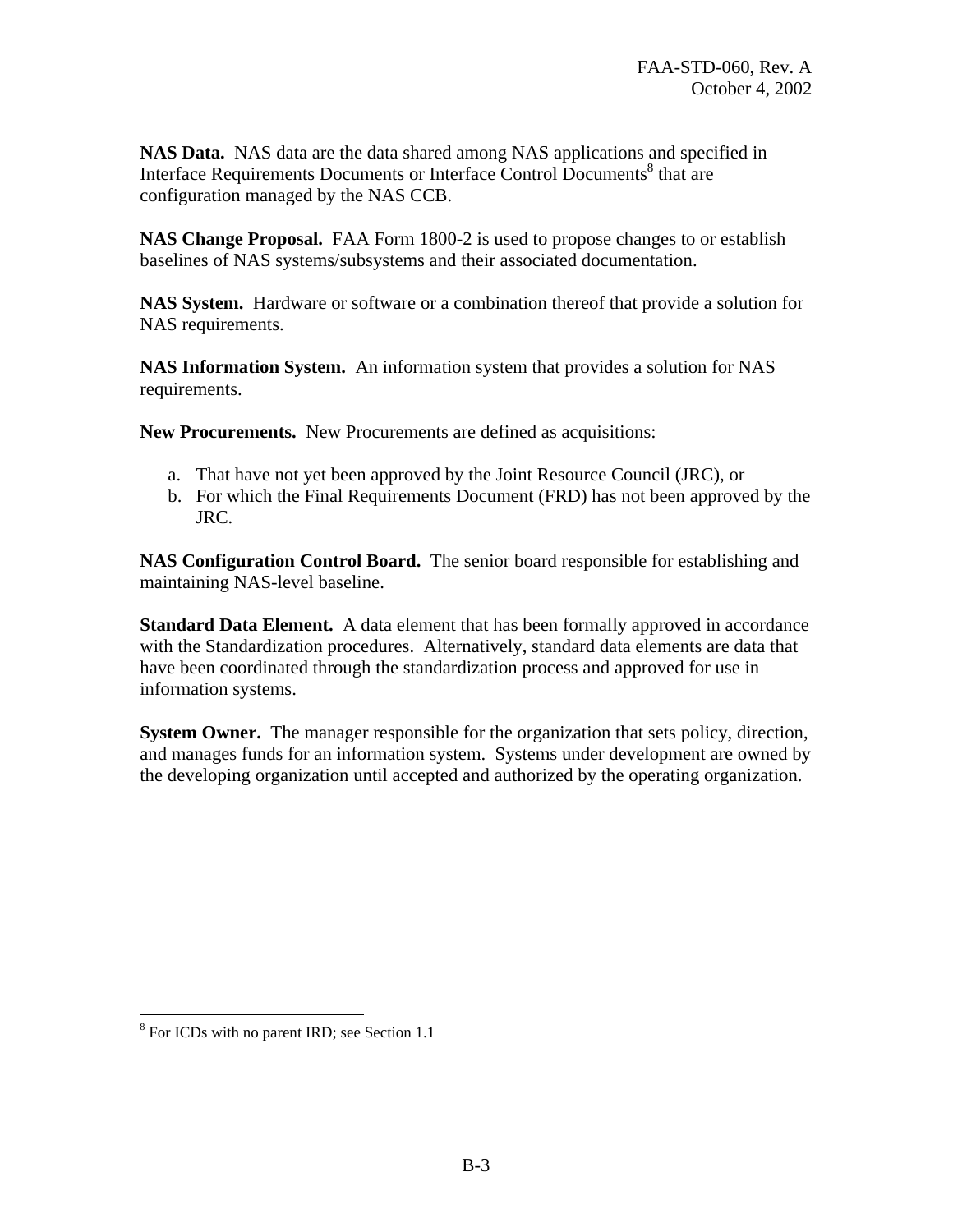<span id="page-17-0"></span>**Appendix C**